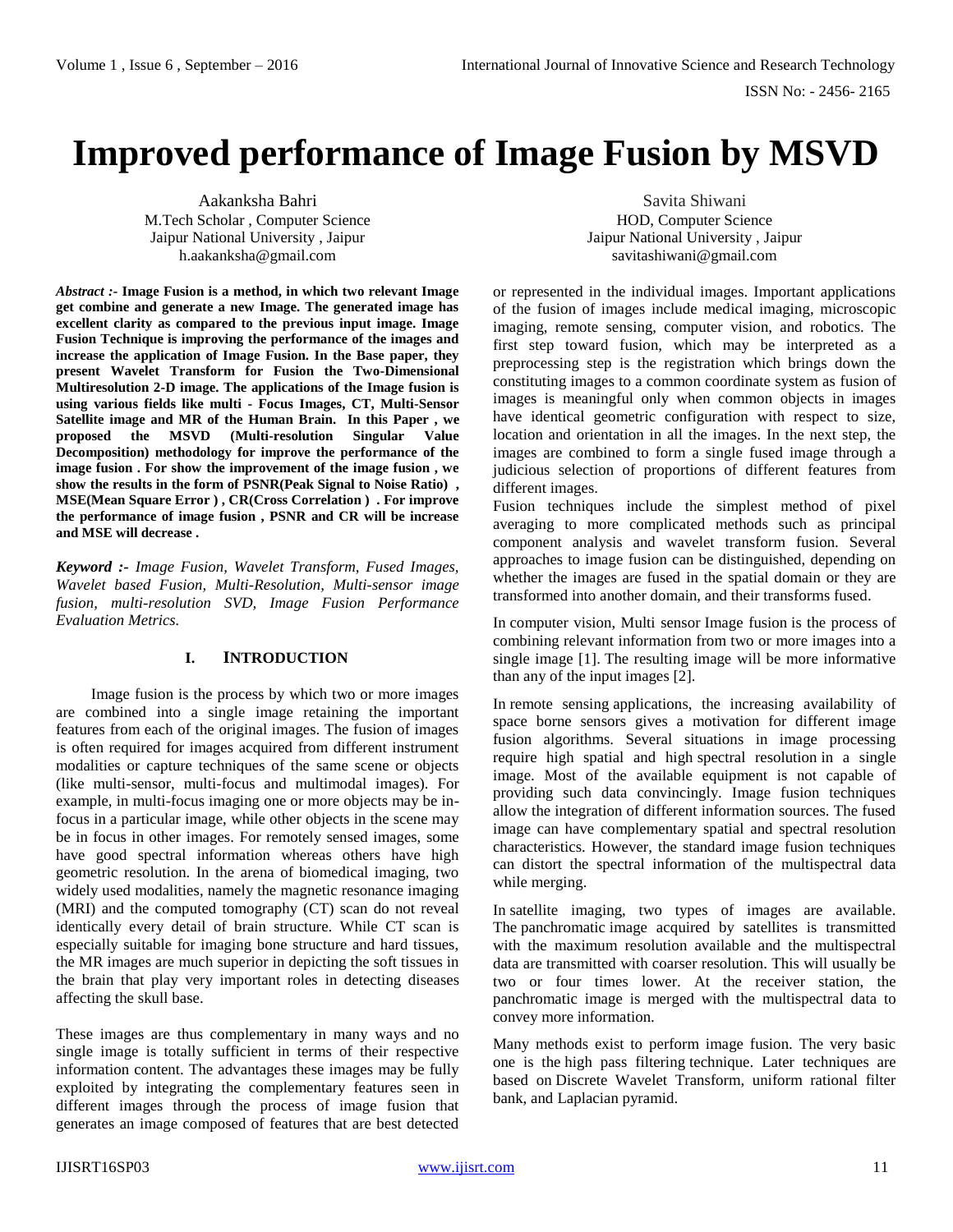### *A. Levels Of Image Fusion*

- Pixel Level :- This is most his simple technique in image fusion done at lowest level. In this combine the values and intensities of two input images based on its average, gives the single resultant image.
- Feature Level :- It justifies with the features of image like if one image has its distorted eye other have distorted any feature like head, nose. In this level of technique easily extract the features of both similar images individually, then fusion algorithm gives the enhanced image after feature extraction.
- Block or Region Based :- In region based fusion occurs according to the pixel blocks of the image. Blocks level technique is highest level technique. It is multistage representation and measurements are calculated according to the regions.



Fig.1:- Preprocessing steps for image fusion

### **II. WAVELET TRANSFORM AND WAVELET BASED FUSION**

Wavelet transform is a powerful mathematical tool used in the fields of signal processing. It is used to divide the given function or signal into different scale components such that each scale component can be studied with a resolution that it matches. Wavelets to be the foundation of new powerful approach to signal processing and analysis called the Multiresolution Theory. The same approach has been extended to multi-dimensional signal decomposition. In a multi-focus and multi-sensor image acquisition system, the size, orientation and location of an object relative to its "own" background may not be identical in all the images of different modalities. Integration or fusion of multi-focus or multi-sensor information is possible only if the images are registered or positioned with respect to a common coordinate system. Image registration (in case of fusing two images) is the process of determining correspondence between all points in two images of the same scene or object.

The most common form of transform image fusion is wavelet transform fusion. In common with all transform domain fusion techniques the transformed images are combined in the transform domain using a defined fusion rule then transformed back to the spatial domain to give the resulting fused image. Wavelet transform fusion is more formally defined by considering the wavelet transforms  $\mathbf{w}^{\prime\prime}$  of the  $\mathbf{w}^{\prime\prime}$  registered input images  $I_j(x,y)$ ,  $j=1,2...$  together with the fusion rule  $\pi$ . Then, the inverse wavelet transform w-1 is computed, and the fused resulting image I(x,y) is reconstructed as depicted in 2.

A scheme for fusion of  $n<sup>n</sup>$  registered set of images of same scene obtained through different modalities. The basic idea is to decompose each registered image into sub-images using forward wavelet transform which have same resolution at same level and different resolution at different levels. Information fusion is performed based on the high frequency (detailed coefficients) sub-images and resulting image is obtained using inverse wavelet transform. The proposed scheme uses two criterions namely the "gradient" and "smoothness" measure which we discuss first.



Fig 2: Fusion of wavelet transforms of Images

### *A. The Correlation Measure*

The fusing ability of the algorithm is measured quantitatively by means of, say, pixel-gray-level correlation between two images. The correlation between two images  $f(x, y)$  and  $g(x,y)$  is defined as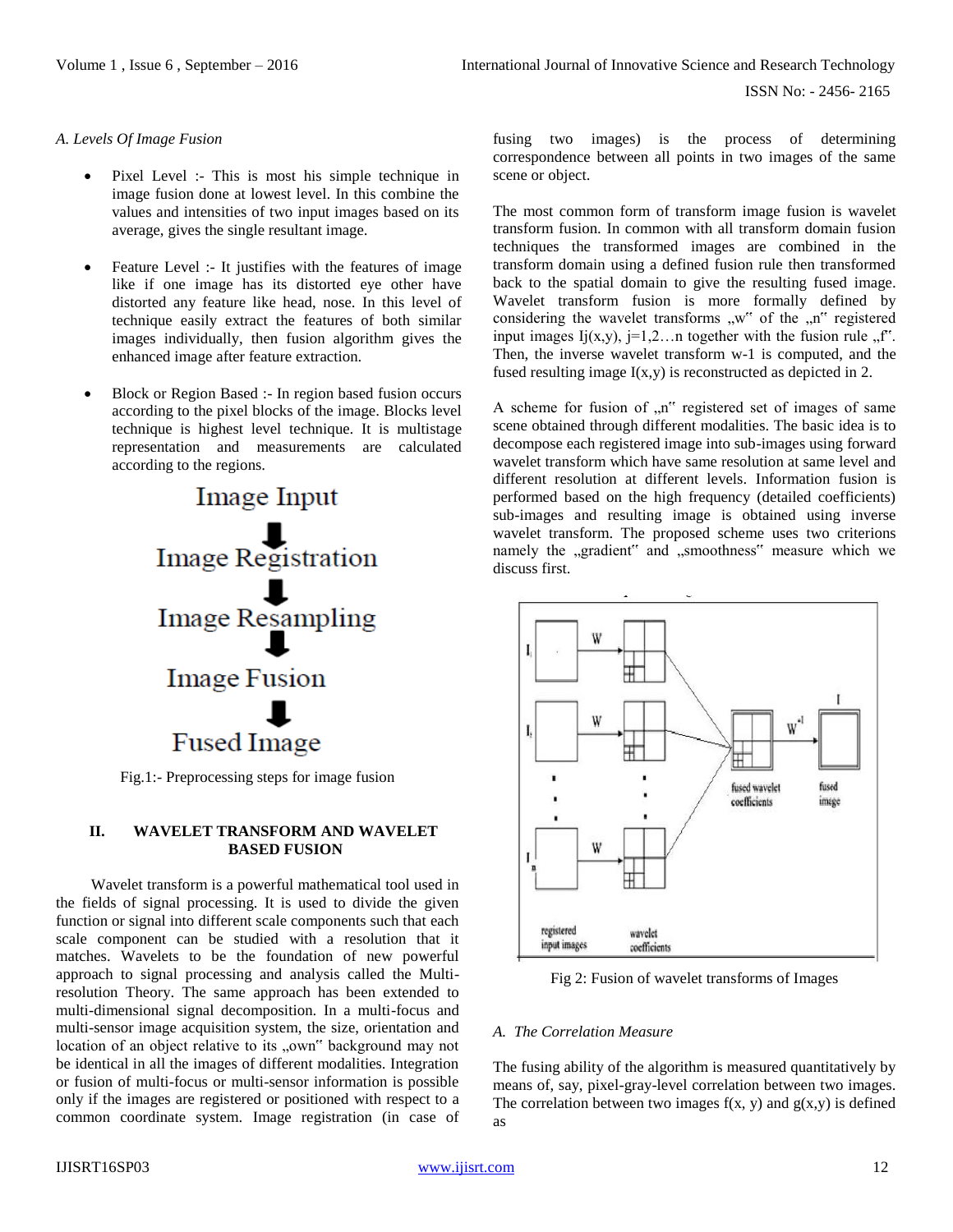$$
CR(f,g) = \frac{\sum_{x,y}(f(x,y) - \overline{f}) (g(x,y) - \overline{g})}{\sqrt{\sum_{x,y}(f(x,y) - \overline{f})^2} \sqrt{\sum_{x,y}(g(x,y) - \overline{g})^2}} (1)
$$

And N is the total number of pixels in either of the images. The HAAR Wavelet was used as the mother wave and the resolution parameter *'j'* was taken up to 6. The use of HAAR wavelet was for the ease of implementation. Our aim was to go for a multiresolution description of the image prior to fusion for which we need a filter, without loss of generality we chose HAAR Wavelet. The fused image enjoys relatively high correlation with either of the images. This implies features of both the images are transported to the fused image. We did not restrict our algorithm to work on any specific type/class of images .Equal contribution of each low frequency sub image was considered in the experiments.

In the first experiment a pair of multi-focus image was taken. In figure 3(a) the clock in front is in focus while in figure 3(b) the clock at the back is focused. Figure  $3(c)$  shows the image obtained after fusion. CT-MR image pair was taken up for second experiment. Figure 4(a) is the CT image of the human brain showing bones and hard tissue. Figure 4(b) is the MR image show in soft t issues. The fused CT-MR image is shown in figure  $4(c)$ .



(a)  $(b)$  (c) Fig 3 :- (a) First Image ,(b) Second Image , (c) Fusion Image



(a)  $(b)$  (c) Fig 4 :- (a) First Image ,(b) Second Image , (c) Fusion Image

## **III. PROBLEM STATEMENT**

The fusion of images is the process of combining two or more images into a single image retaining important features from each of the images. A scheme for fusion of multi-resolution 2D gray level images based on wavelet transform is presented in the base paper . If the images are not already registered, a pointbased registration, using affine transformation is performed prior to fusion. The images to be fused are first decomposed into sub images with different frequency and then information fusion is performed using these images under the proposed gradient and relative smoothness criterion. Finally these sub images are reconstructed into the result image with plentiful information. A quantitative measure of the degree of fusion is estimated by cross-correlation coefficient and comparison with some of the existing wavelet transform based image fusion techniques is carried out. It should be noted that the proposed algorithm is domain independent.

That means it uses knowledge of neither the imaging device nor the objects being imaged. Therefore, it can be applied to fusion of different kinds of multi-modal images. Second, as the actual fusion is done during the construction of modified coefficients, the scheme has been extended to fusion of  $n<sup>n</sup>$  images as already proposed in the algorithm. In the base paper , by use Wavelet transform they are giving the results of CR(Image Correlation) parameters . We can further improve the performance of the CR by use proposed methodology . The value of PSNR and CR can increase while the value of MSE can be decrease .

## **IV. PROPOSED METHODOLOGY**

Multi-resolution singular value decomposition is very similar to wavelets transform, where signal is filtered separately by low pass and high pass finite impulse response (FIR) filters and the output of each filter is decimated by a factor of two to achieve first level of decomposition. The decimated low pass filtered output is filtered separately by low pass and high pass filter followed by decimation by a factor of two provides second level of decomposition.

$$
X_1 = \begin{bmatrix} x(1) & x(3) & \cdots & x(N-1) \\ x(2) & x(4) & \cdots & x(N) \end{bmatrix} \qquad \dots (2)
$$

Multi-resolution Singular value decomposition (MSVD) is one of the possible factorization of a rectangular matrix that has been largely used in information retrieval for reducing the dimension of the document vector space. The decomposition can be defined as follows. Given a generic rectangular  $n \times m$ matrix A, its singular value decomposition is:

$$
A = U \sum V^T \qquad \qquad \dots \dots \quad (3)
$$

where U is a matrix  $n \times r$ , V<sup>T</sup> is a  $r \times m$  and  $\Sigma$  is a diagonal matrix  $r \times r$ . The two matrices U and V are unitary, i.e.,  $U^{T}U = I$ and  $V^{T}V = I$ . The diagonal elements of the  $\Sigma$  are the singular values such as  $\delta_1 > \delta_2 > \delta_r > 0$  where r is the rank of the matrix A. For the decomposition, SVD exploits the linear combination of rows and columns of A.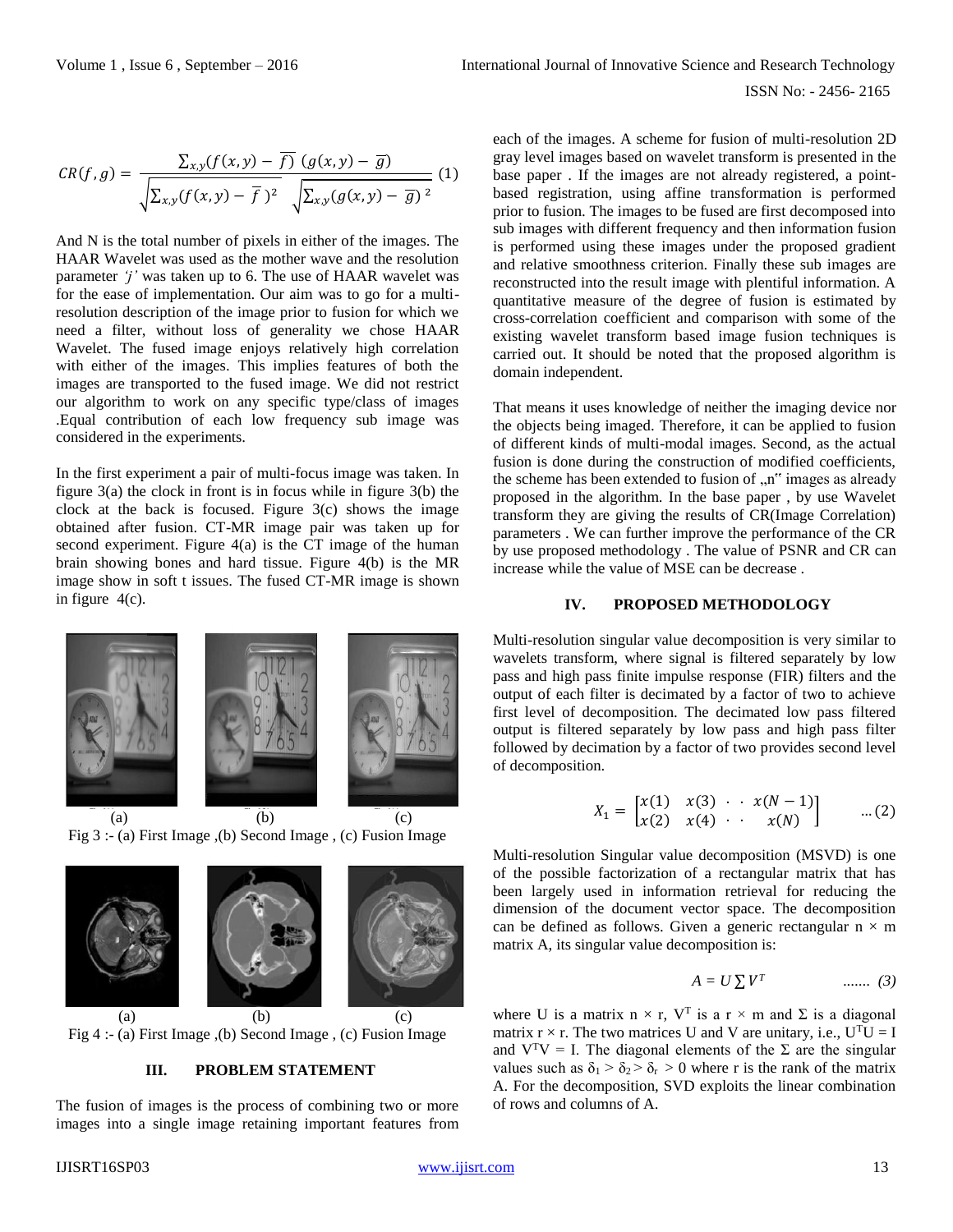A first trivial way of using MSVD as unsupervised feature reduction is the following. Given E as set of training examples represented in a feature space of n features, we can observe it as a matrix, i.e. a sequence of examples  $E = (e_1...e_m)$ . With MSVD, the n  $\times$  m matrix E can be factorized as  $E = U \Sigma V^{T}$ . This factorization implies we can focus the learning problem on a new space using the transformation provided by the matrix U. This new space is represented by the matrix:

$$
E' = UT E = \Sigma VT \qquad \qquad \dots (4)
$$

where each example is represented with r new features. Each new feature is obtained as a linear combination of the original features, i.e. each feature vector el can be seen as a new feature vector  $e_l' = U^T e_l$ . When the target feature space is big whereas the cardinality of the training set is small, i.e.,  $n \gg m$ , the application of MSVD results in a reduction of the original feature space as the rank r of the matrix E is  $r < min(n,m)$ .

A more interesting way of using SVD as unsupervised feature selection model is to exploit its approximated computations, i.e. :

$$
A = A_k = U_{m^{*k}} \Sigma_{k^{*k}} V^T_{k^{*n}} \qquad \qquad \ldots \ldots (5)
$$

where k is smaller than the rank r.

An important step towards de noising is to get multi resolution SVD (MSVD). To obtain MSVD of an image A, of size [M x N], A is reshaped to get A1 matrix of size [4 x MN/4]. The SVD of A1 obtained as

$$
[U S] = SVD(A1) \qquad \qquad \dots (6)
$$

and T matrix is

$$
T = UT A I
$$
 ....(7)

The T matrix is of size [4 x MN/4]. The first, second, third and fourth row of T matrix are reshaped to get  $[M/2 \times M/2]$  size matrices called as Y.LL, Y.LH, Y.HL and Y.HH. The Y.LL band contains the low frequency details.

#### *A. MSVD Algorithm*

*Step 1:-* Input Image A *Step 2:*- A is (256,256) *Step 3:-* Reshape A toA1 **Step 4:**- A1 is (4,16384) *Step 5:-* [U S]=svd(A1) *Step 6:*- U is (4,4) and S is (4,16384) **Step 7:-** T=UT A1 *Step 8:-* T is (4,16384) *Step 9 :-* Output Y.LL=Reshape(T(1,:),128,128) *Step 10:-* Y.LH=Reshape(T(2,:),128,128) *Step 11:*- Y.HL=Reshape(T(3,:),128,128) *Step 12:-* Y.HH =Reshape(T(4,:),128,128) *Step 13:-* Y.LL,Y.LH,Y.HL,Y.HH are each(128,128)

#### *B. IMSVD Algorithm*

*Step 1:*- Input Y.LL, Y.LH, Y.HI, Y.HH and U *Step 2:-* T1(1, :)=Reshape( (Y.LL),1,16384) *Step 3:*- T1(2, :)=Reshape ((Y.LH),1,16384) *Step 4:-* T1(3, :)=Reshape( (Y.HL),1,16384) *Step 5:*- T1(4, :)=Reshape ((Y.HH),1,16384) *Step 6:-* A2=UT1 *Step 7:-* A2 is (4,16384) *Step8:-* Reshape A2 to get back A *Step 9:-* A is (256,256)

To get the inverse multi resolution transform (IMSVD), Y.LL, Y.LH, Y.HL and Y.HH are reshaped to get T1 matrix of [4 x M N/4] size. Next A2 matrix is calculated as

$$
A2 = U T1 \qquad \qquad \dots (8)
$$

where U is the matrix obtained from (2). A2 matrix is now reshaped to get back the A matrix of size [M x N].

#### **V. RESULTS**

Figure 5 is showing the first image of the image fusion . As we can see in the image 5 the first Aircraft image is Blur and second aircraft image is clear .



Fig 5:- Input image 1

Figure 6 is showing the second image of the image fusion. In this first image is clear and second image is Blur . For image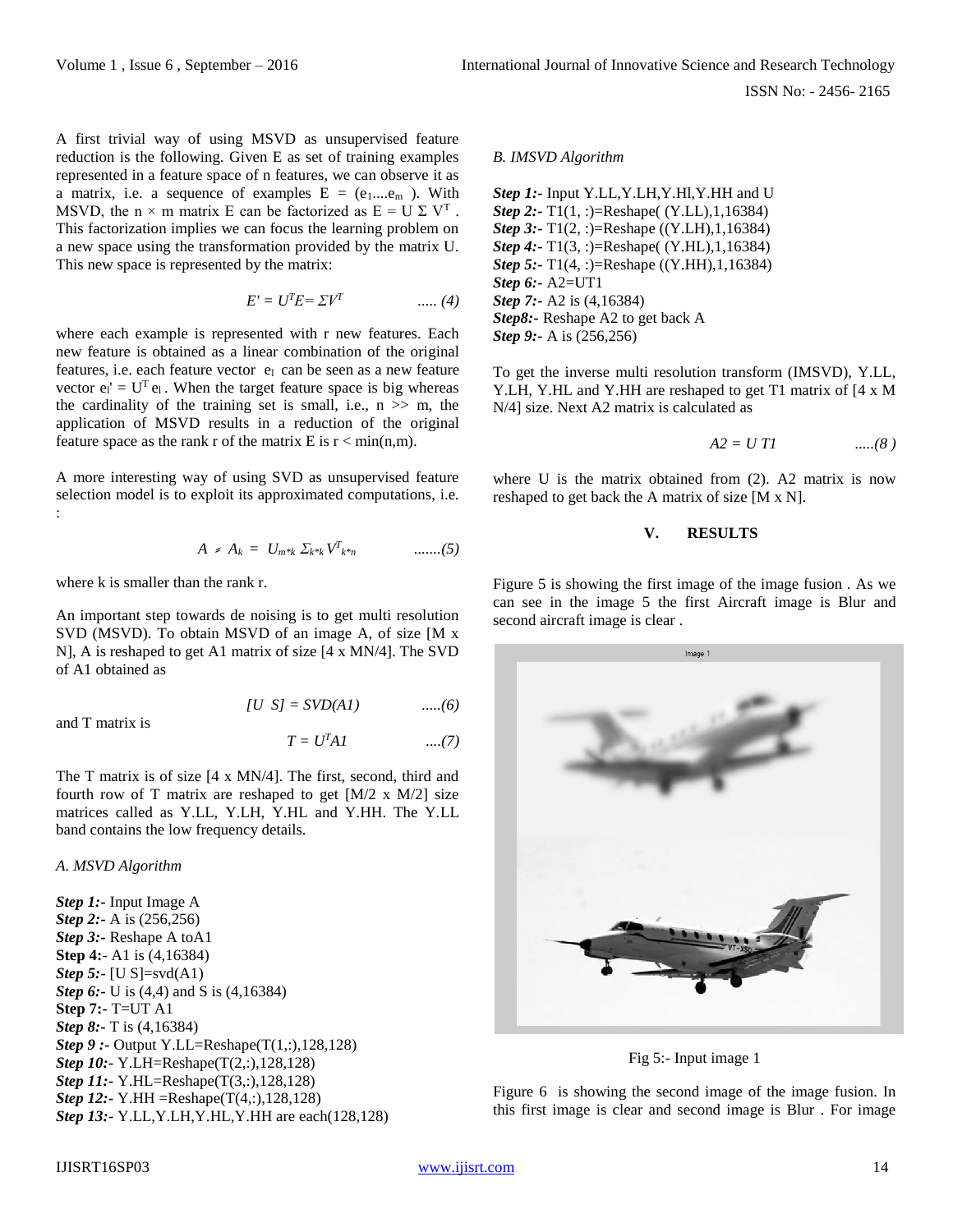fusion combined the both images and find the completely clear image .



Figure 7 :- Input image 2 for image fusion

Figure 8 is showing the output image for the wavelet Based image fusion. As we can see from the figure 8 , both the aircraft images are clear .



Figure 8 :- Output Image of Wavelet transform



Figure 9 :- Output Image of MSVD

Figure 9 is showing the waveform for the MSVD . As we can see from the figure 9 the both the aircraft images are clear . But the performance of the image fusion is good for the MSVD technique.

|                  | <b>PSNR</b> | MSE  | ™R   |
|------------------|-------------|------|------|
| <b>MSVD</b>      | 26.89       | 0.13 | 0.98 |
| Wavelet          | 26.64       | 0.14 | በ 97 |
| <b>Transform</b> |             |      |      |
|                  |             |      |      |

Table I :- Comparison Table for image fusion MSVD and Wavelet transform

Table I is showing the comparison in between MSVD and Wavelet transform . As we can see , from the Table I PSNR and CR is high for the MSVD and MSE is low for the MSVD . It is showing that the image fusion performance is good for the MSVD.

### VI. **CONCLUSION & FUTURE SCOPE**

In this Paper , A novel image fusion technique based on multiresolution singular value decomposition (MSVD) has been presented and evaluated. The performance of this algorithm is compared with image fusion technique by wavelets. It is concluded that image fusion by MSVD perform better as compare to wavelet transform in terms of PSNR , MSE , CR. In the future ,we can further improve the performance of the PSNR and MSE by improve MSVD algorithm . In the future , we can also increase some parameters also for show the results comparison .

## **References**

[1] Stephane G. Mallat, "*A Theory for Multi-resolution Signal Decomposition:* The Wavelet Representation", IEEE Transaction on Pattern Analysis and Machine Intelligence. Vol. II No. 7, pages 671-693, July 1989

[2] A. Colligon, D. Vandermeulen, P. Seutens, G. Marchal, "*Registration of 3D multimodality medical imaging using surfaces and point landmarks*", *Pattern Recognition* Lett. 15, pp.461-467, (1994).